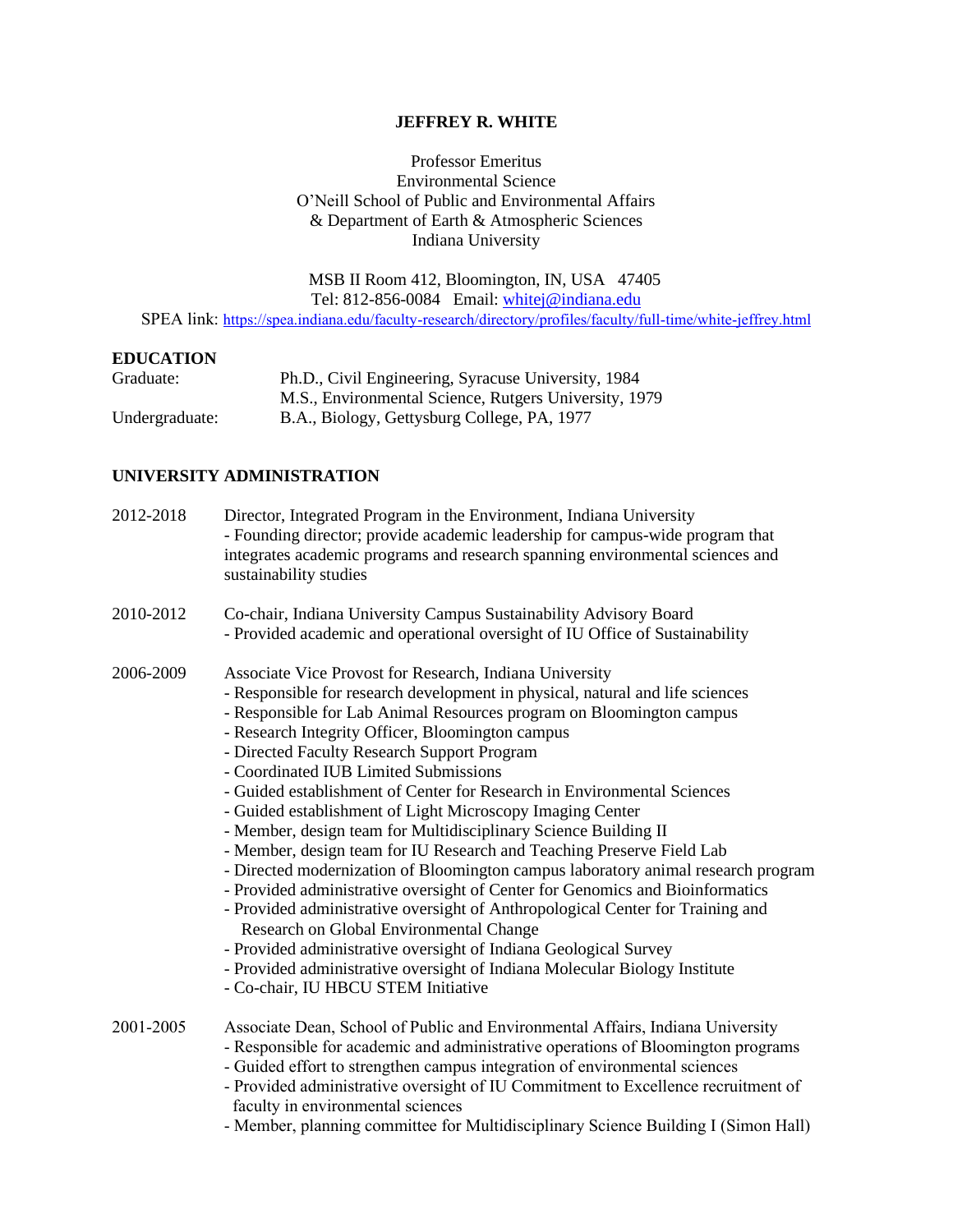- 1994 1997 Chair, Environmental Science and Policy Faculty, School of Public and Environmental Affairs, Indiana University
- 1991 1993 Director, Ph.D. Program in Environmental Science, Indiana University

### **ACADEMIC APPOINTMENTS**

- 2020 present Professor Emeritus, School of Public and Environmental Affairs and Department of Earth and Atmospheric Sciences, Indiana University
- 1998 2019 Full Professor, School of Public and Environmental Affairs and Department of Earth and Atmospheric Sciences, Indiana University
- 2018 2019 Visiting Professor, Institute of Ecology and Evolution, University of Oregon
- 2001 Visiting Professor, Earth Sciences, Flinders University, Adelaide, Australia
- 1993 1994 Visiting Professor, Marine Science, University of North Carolina, Chapel Hill
- 1990 1998 Associate Professor, School of Public and Environmental Affairs and Department of Geological Sciences (adjunct), Indiana University
- 1988 1990 Assistant Professor, Department of Geological Sciences (adjunct), Indiana University
- 1983 1990 Assistant Professor, School of Public and Environmental Affairs, Indiana University

### **HONORS**

Indiana University Bicentennial Medal, 2020 Indiana University Distinguished Faculty Research Lecturer, 2018 Fellow, CIC Academic Leadership Program, US Committee on Institutional Cooperation Selected Chair, Biogeosciences Division, American Geophysical Union, International Joint Session 2007 City of Bloomington Outstanding Service Award, Utilities Service Board, 2004 Indiana University Faculty Excellence in Teaching Award, 1998 Indiana University Trustees Teaching Excellence Recognition Award, 1997, 1998 School of Public and Environmental Affairs Graduate Teaching Award, 1989 Elected IU Chapter President, Sigma Xi, The Scientific Research Society, 1988 Indiana University Outstanding Young Faculty Award, 1987

# **OTHER APPOINTMENTS AND PROFESSIONAL CONSULTANTSHIPS**

Indiana University Delegate to the Committee on Institutional Cooperation's Convention (CIC) on "Setting the Stage for Culturally Inclusive Classes," Penn State University, April, 2005.

City Council appointee, City of Bloomington Utilities Service Board, 1990-2004; President, 2000-2002; Chair of PCB Remediation Consent Decree Subcommittee & Engineering Subcommittee.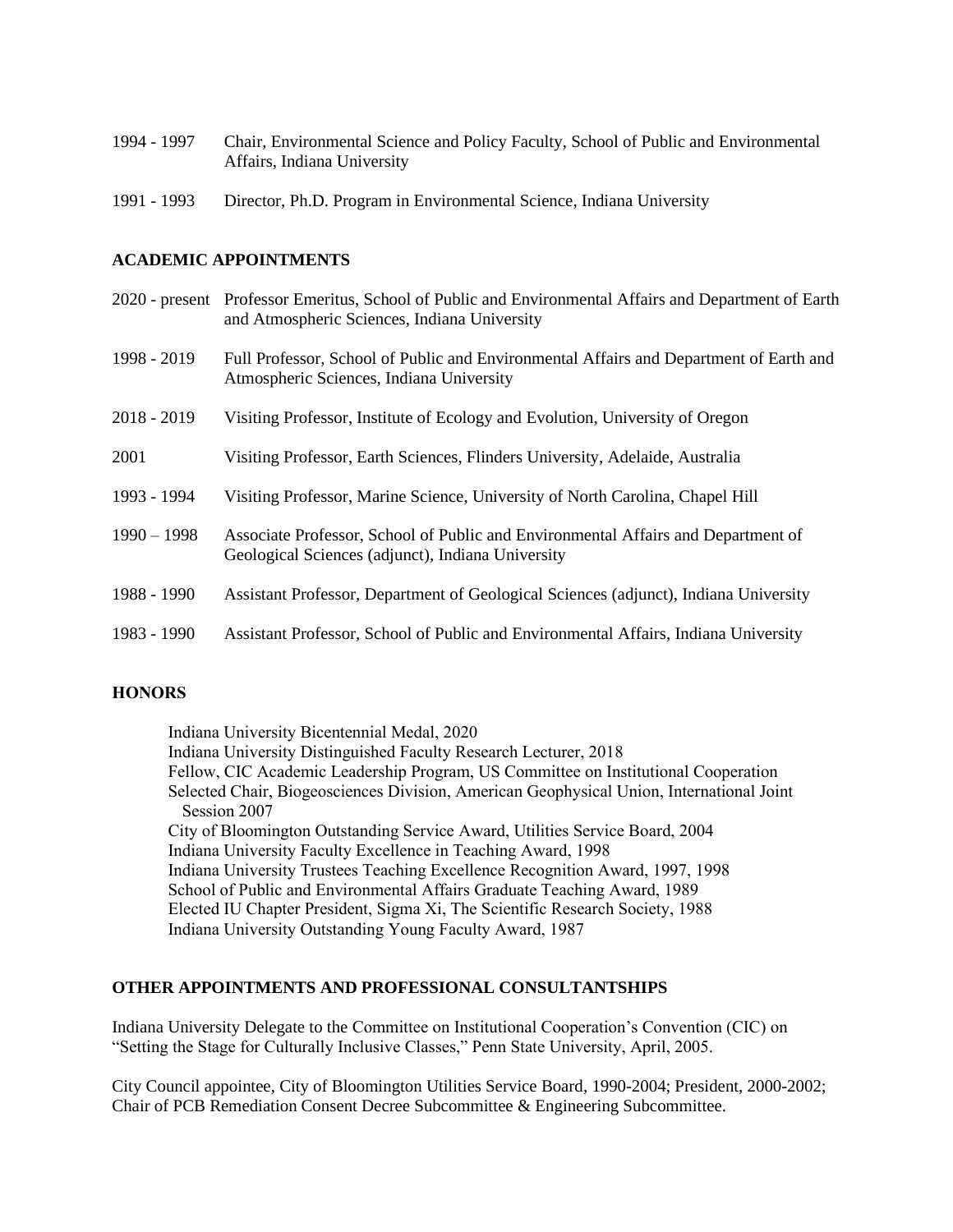Gubernatorial appointee, Indiana Interagency Watershed Task Force, 1992-1996.

Indiana University Representative, "University Colloquium on Environmental Research and Education", North Carolina State University, September 1992; sponsored by Duke U., U. of Michigan, NASA, UNC, NC State, and Sigma Xi, The Scientific Research Society.

Member, White River Basin Liaison Committee, National Water Quality Assessment Program, US Geological Survey, 1991-1999.

Indiana University Delegate to the "International Convention on the Public Understanding of Science and Technology," October 1988, Orlando, Fl. Annual meeting of the American Association for the Advancement of Science and Sigma Xi, The Scientific Research Society.

Technical Consultant, National Acidic Precipitation Assessment Program (NAPAP), Environmental Protection Agency, 1985-1988.

# **PROFESSIONAL SOCIETIES**

National Council for Science and the Environment Council of Environmental Deans and Directors American Chemical Society, Environmental Chemistry Division American Geophysical Union, Biogeosciences Division

# **TEACHING PORTFOLIO**

Aquatic Chemistry, Environmental Engineering, Limnology, Environmental Chemistry, Introduction to Environmental Science

# **PUBLICATIONS**

#### **Refereed Publications**

Cadieux, S.B., Schuette, U.M.E., Hemmerich, C., Powers, S., White, J.R., "Exploring extreme C and H isotope enrichment of methane in an arctic lake in Kangerlussuaq Greenland using stable isotopes and 16S rRNA gene sequencing," Frontiers in Environmental Science, abstract accepted – manuscript in review.

Mushinski, R.M., Payne, Z.C., Raff, J.D., Craig, M.E., Pusede, S.E., Rusch, D.B., White, J.R., and Phillips, R.P., "Nitrogen cycling microbiomes are structured by plant mycorrhizal associations, with consequences for nitrogen oxide fluxes in forests", Global Change Biology, 2020, Vol. 27, No. 5, 1068- 1082. DOI: 10.1111/gcb.15439; [https://onlinelibrary.wiley.com/doi/full/10.1111/gcb.15439.](https://onlinelibrary.wiley.com/doi/full/10.1111/gcb.15439)

Burns, S.E., Morgan, J.A., White, J.R., and Royer, T.V., "Macroinvertebrate response to fine sediment removal and streambed restoration in the fawn River, Steuben County, Indiana," Proceedings of the Indiana Academy of Science, 2019, Vol. 128, No. 2, 170–186.

Mushinski, R.M., Phillips, R.P., Payne, Z.C., Pusede, S.E., Rusch, D.B., White, J.R., and Raff, J.D. "Variation in soil microbial nitrogen-cycling community structure relates to mycorrhizal dominance with consequences for nitrogen oxide emissions," ISME Journal, 2019, ISMEJ-19-01167A.

Morgan, J.A., White, J.R., and Royer, T.V., "Fine sediment removal influences biogeochemical processes in a gravel-bottomed stream," Environmental Management, 2019, DOI: 10.1007/s00267-019-01187-2.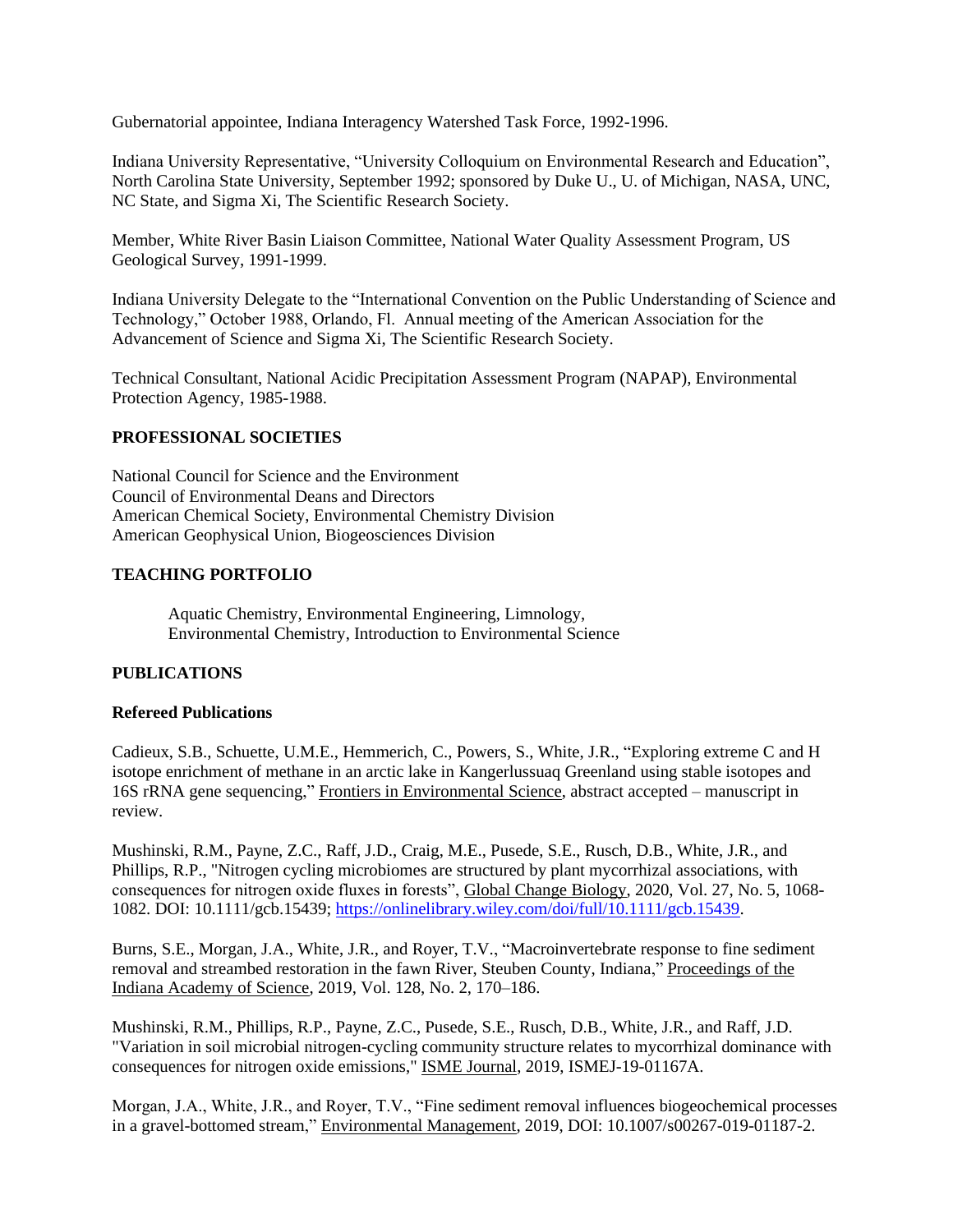Schütte, U.M.E., J.A. Henning, Y. Ye, A. Bowling, J. Ford, H. Genet, M. Waldrop, M. Turetsky, J.R. White, J.D. Bever, "Effect of permafrost thaw on plant and soil fungal community in the boreal forest: Does fungal community change mediate plant productivity response?," Journal of Ecology, 2019, Vol 107, No. 4, 1737-1752.

Mushinski, R.M., Phillips, R.P., Payne, Z.C., Abney, R.B., Jo, I., Fei, S., Pusede, S.E., White, J.R., Rusch, D.B., Raff, J.D. "Microbial mechanisms and ecosystem flux estimation for aerobic NOy emissions from deciduous forest soils," PNAS, 2019, 1-8. https://doi.org/10.1073/pnas.1814632116.

Young, S.A., Cadieux, S.B., Y. Peng, J.R. White, and L.M. Pratt, "Seasonal changes in sulfur biogeochemistry of a dilute, dimictic Arctic lake: Implications for paired sulfur isotope records from ancient oceans," Chemical Geology, 2018, DOI: 10.1016/j.chemgeo.2018.08.013.

Ward, A., Morgan, J., White, J.R., and Royer, T.V., "Streambed Restoration to Remove Fine Sediment Alters Reach-Scale Transient Storage in a Low-Gradient 5th Order River, Indiana, USA," Hydrological Processes, 2018, 1-15. https://doi.org/10.1002/hyp.11518.

Thompson, H.A., L.M. Pratt, and J.R. White, "Spatial Variation in Stable Isotopic Composition of Organic Matter of Macrophytes and Sediments from a Small Arctic Lake in West Greenland," Arctic, Antarctic and Alpine Research, 2018, Vol. 50, No 1, ID1420282.

Cadieux, S.B., J.R. White, and L.M. Pratt, "Exceptional summer warming leads to contrasting outcomes for methane cycling in small Arctic lakes of Greenland," Biogeosciences, 2017, 559–574.

Thompson, H.A., J.R. White, L.M. Pratt, and P.E. Sauer, "Spatial Variation in Flux,  $\delta^{13}C$  and  $\delta^2H$  of Methane in a Small Arctic Lake with Fringing Wetland in Western Greenland," Biogeochemistry, 2016, BIOG-D-16-00065R1.

Chen, Y, Kevin K. Lehmann, Y. Peng, L.M. Pratt, J.R. White, S.B. Cadieux, B. Sherwood Lollar, G. Lacrampe Couloume, and T.C. Onstott. "Hydrogen Isotopic Composition of Arctic and Atmospheric CH<sup>4</sup> Determined by a Portable Near-infrared Cavity Ring-down Spectrometer with a Cryogenic Preconcentrator," Astrobiology, 2016, Vol. 16, No 16, DOI: 10.1089/ast.2015.1395.

Schütte, U.M.E., S.B. Cadieux, C. Hemmerich, L.M. Pratt, J.R. White, "Unanticipated Geochemical and Microbial Community Structure Under Seasonal Ice Cover in a Dilute, Dimictic Arctic Lake," Frontiers in Microbiology, 2016, Vol. 7, 1035. doi: 10.3389/fmicb.2016.01035.

Cadieux, S.B., White, J.R., P.E. Sauer, Y. Peng, A.E. Goldman, and Pratt, L.M., "Large Fractionations of C and H Isotopes Related to Methane Oxidation in Arctic Lakes," Geochimica et Cosmochimica Acta, 2016, Vol. 187, 141-155.

Goldman, A.E., Cadieux, S.B., White, J.R., and L.M. Pratt, "Passive Sampling Method for Highresolution Concentration and Isotopic Composition of Dissolved Methane in Arctic Lakes," Limnology and Oceanography: Methods, 2016, Vol. 14, 69–78. doi: 10.1002/lom3.10070.

Scharko, N. K., Schuette, U. M. E., Berke, A. E., Banina, L., Peel, H. R., Donaldson, M. A., Hemmerich, C., White, J. R., Raff, J. D., "Combined Flux Chamber and Genomics Approach Links Nitrous Acid Emissions to Ammonia Oxidizing Bacteria and Archaea in Urban and Agricultural Soil," Environmental Science & Technology, 2015, Vol. 49, 13825−13834.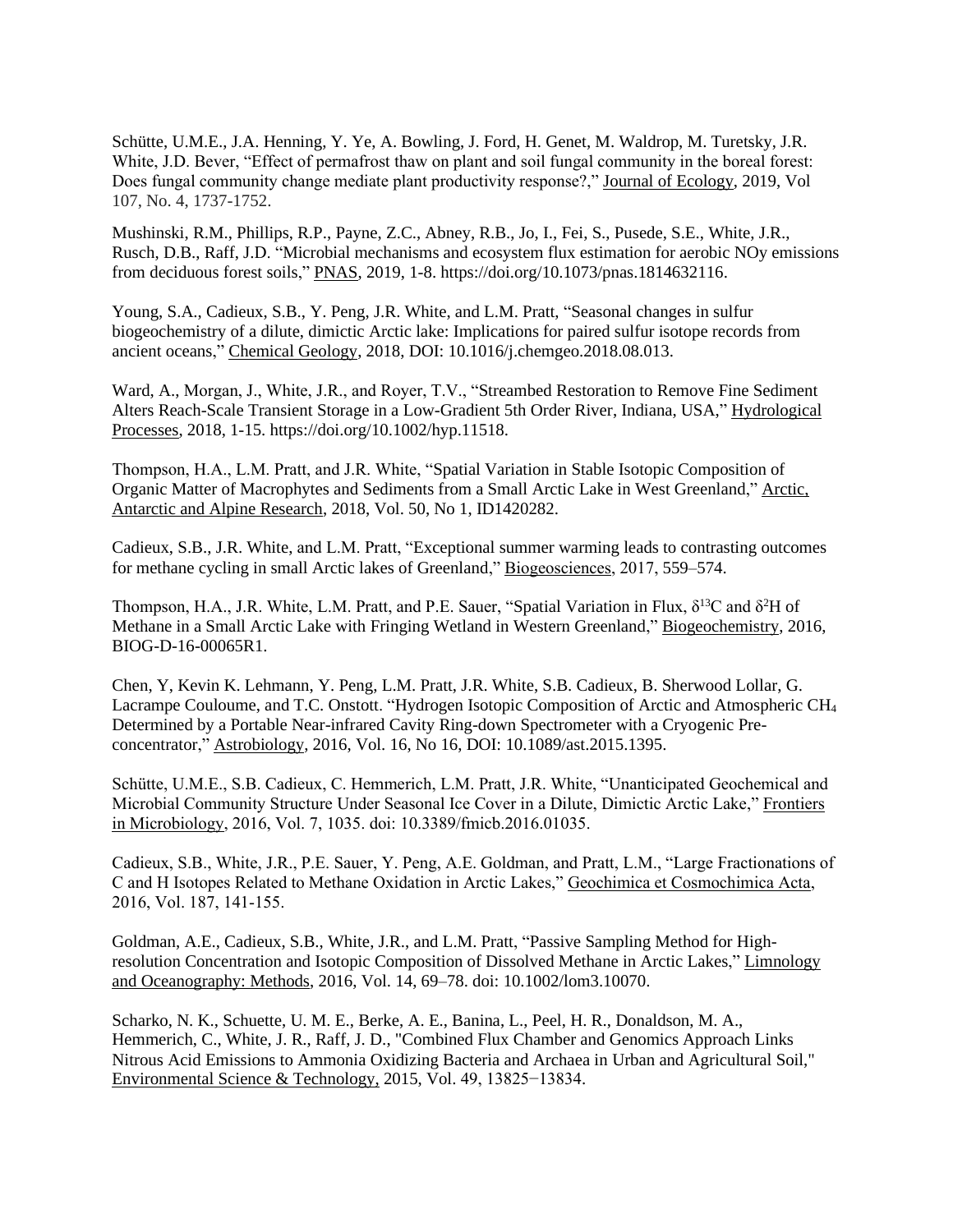Colcord, D.E., Cadieux, S.B., Brassell, S.C., Castañeda, S., Pratt, L.M. and White, J.R., "Assessment of Branched GDGTs as Temperature Proxies in Sedimentary Records from Several Small Lakes in Southwestern Greenland," Organic Geochemistry, 2015, Vol. 82, 33-41.

Webster, K.D., White, J.R., and Pratt, L.M., "Evaluating Ground-level Atmospheric Methane Concentrations in Southwest Greenland Using Open-Path Laser Spectroscopy," Arctic, Antarctic, and Alpine Research, 2015, Vol. 47, 599-609.

Turetsky, M.R., Kotowska, A., Bubier, J., Dise, N.B., Crill, P., Hornibrook, E., Minkinnen, K., Moore, T.R., Myers-Smith, I.H., Nykänen, H., Olefeldt, D., Rinne, J., Saarnio, S., Shurpali, N., Tuittila, E., Waddington, J.M., White, J.R., Wickland, K., and Wilmking, M., "A Synthesis of Methane Emissions from 71 Northern, Temperate, and Subtropical Wetlands," Global Change Biology, 2014, Vol. 20, 2183– 2197.

White, J.R., Shannon, R.D., Weltzin, J.F., Pastor, J. and Bridgham, S.D. "Stable isotopic evidence of climate-driven changes in methane cycling in northern peatlands. Geochimica et Cosmochimica Acta, 2010, Vol. 74, pp. A1128-A1128.

Tang, J., Zhuang, Q., Shannon R.D., and White, J.R. "Quantifying Wetland Methane Emissions with Process-Based Models of Different Complexities," Biogeosciences, 2010, Vol. 7, 3817-3837.

White, J.R., Shannon, R.D., Weltzin, J.F., Pastor, J., and Bridgham, S.D. "Effects of Soil Warming and Drying on Methane Cycling in a Northern Peatland Mesocosm Study," J. Geophysical Research: Biogeosciences, 2008, Vol. 113, G00A06, doi:10.1029/2007JG000609.

Herrman, K.S., and White, J.R. "Denitrification in a Constructed Wetland: Comparison of Mass Balance and Stable Isotopic Methods," Applied Geochemistry, 2008, doi:10.1016/j.apgeochem.2008.04.024.

Keller, J.K., White, J.R., Bridgham, S.D., and Pastor, J. "Climate Change Effects on Carbon and Nitrogen Mineralization in Peatlands through Changes in Soil Quality." Global Change Biology, 2004, Vol. 10, 1053-1064.

Avery, B., Shannon, R.D., White, J.R., Martens, C.S., and Alperin, M.J. "Controls on Methane Production in a Tidal Freshwater Estuary and a Peatland: Methane Production via Acetate Fermentation and CO<sup>2</sup> Reduction," Biogeochemistry, 2002, Vol. 62, 19-37.

Avery, B., Shannon, R.D., White, J.R., Martens, C.S., and Alperin, M.J., "Effect of Seasonal Changes in the Pathways of Methanogenesis on the  $\delta^{13}$ C Values of Pore Water Methane in a Michigan Peatland," Global Biogeochemical Cycles, 1999, Vol. 13, 475-484.

White, J.R., and Shannon, R.D., "Modeling Organic Solutes in Peatland Soils Using Acid Analogs," Soil Science Society of America Journal, 1997, Vol. 61, 1257-1263.

Walter, B.P., Heimann, M., Shannon, R.D., and White, J.R., "A Process-based Model to Derive Methane Emissions from Natural Wetlands," Geophysical Research Letters, 1996, Vol. 23, 3731-3734.

Shannon, R.D., and White, J.R., "The Effects of Spatial and Temporal Variations in Acetate and Sulfate on Methane Cycling in Two Michigan Peatlands," Limnology and Oceanography, 1996, Vol. 41, 435- 443.

Shannon, R.D., White, J.R., Lawson, J.E., and Gilmour, B.S., "Methane Efflux from Emergent Vegetation in Peatlands," Journal of Ecology, 1996, Vol. 84, 239-246.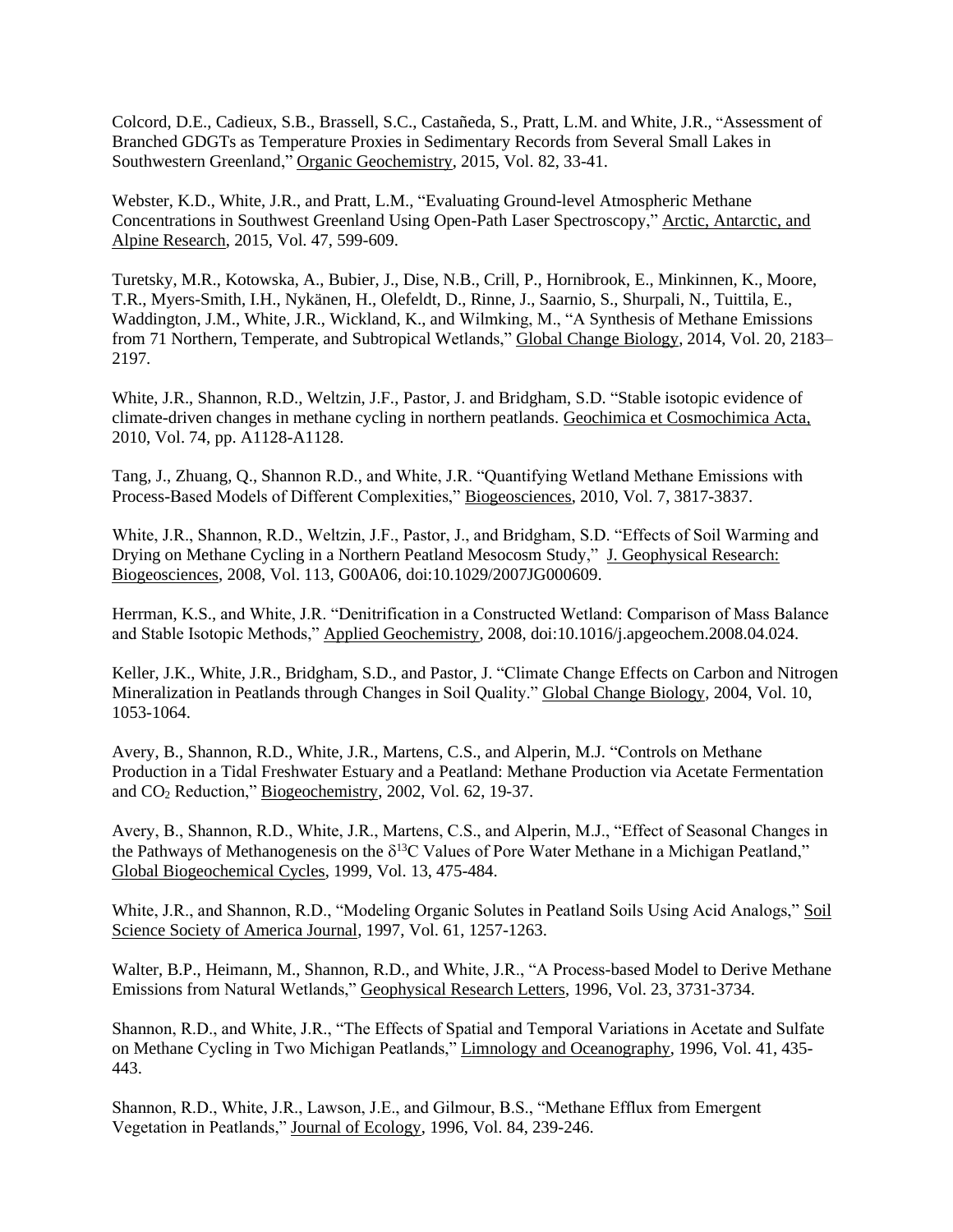Shannon, R.D., and White, J.R., "A Three-Year Study of Controls on Methane Emissions From Two Michigan Peatlands," Biogeochemistry, 1994, Vol. 27, 35-60.

Shannon, R.D., and White, J.R., "The Selectivity of a Sequential Extraction Procedure for Iron Oxyhydroxide and Sulfides in Freshwater Sediments," Biogeochemistry, 1991, Vol. 14, 193-208.

Gubala, C.P., Engstrom, D.R., and White, J.R., "Effects of Iron Cycling on 210Pb Dating of Sediments in an Adirondack Lake, U.S.A." Canadian Journal of Fisheries and Aquatic Sciences, 1990, Vol. 47, 1821- 1829.

White, J.R., and Gubala, C.P., "Sequentially Extracted Metals from Adirondack Lake Sediment Cores," Journal of Paleolimnology, 1990, Vol. 3, 243-252.

Charles, D., Binford, M., Furlong, E., Hites, R., Mitchell, M., Norton, S., Oldfield, F., Paterson, M., Smol, J., Uutala, A., White, J., Whitehead, D., and Wise, R., "Paleoecological Investigation of Recent Lake Acidification in the Adirondack Mountains, N.Y.," Journal of Paleolimnology, 1990, Vol. 3, 195- 241.

White, J.R., Gubala, C.P., Fry, B., Owen, J., and Mitchell, M.J., "Sediment Biogeochemistry of Iron and Sulfur in an Acidic Lake", Geochimica et Cosmochimica Acta, 1989, Vol. 53, 2547-2559.

White, J.R., and Driscoll, C.T., "Zinc Cycling in an Acidic Adirondack Lake," Environmental Science and Technology, 1987, Vol. 21, 211-216.

White, J.R., and Driscoll, C.T., "Manganese Cycling in an Acidic Adirondack Lake," Biogeochemistry, 1987, Vol. 3, 87-103.

White, J.R., "The Particle/Solution Chemistry of Lead in Acidic Lake Systems," in: The Chemical Quality of Water and the Hydrologic Cycle, Lewis Publishers, Ann Arbor, MI., 1987, pp. 211-234.

Gubala, C.P., and White, J.R., "Processes at the Sediment/Water Interface and Their Significance in Aluminum and Trace Metal Chemistry of an Acidic Lake," in: The Chemical Quality of Water and the Hydrologic Cycle, Lewis Publishers, Ann Arbor, MI., 1987, pp. 235-249.

Charles, D.F., Whitehead, D.R., Engstrom, D.R., Fry, B.D., Hites, R.A., Norton, S.A., Owen, J., Roll, L.A., Schindler, S., Smol, J.P., Uutala, A.J., White, J.R., and Wise, R.J. "Paleolimnological evidence for recent acidification of Big Moose Lake, Adirondack Mountains, N.Y. (U.S.A.)." Biogeochemistry, 1987, Vol. 3, 267-296.

Charles, D.F., Whitehead, D.R., Anderson, D., Bienert, R., Camburn, K., Cook, R., Crisman, T., Davis, R., Fry, B., Hites, R.A., Kahl, J., Kingston, J., Kreis, R., Mitchell, M., Norton, S., Roll, L., Smol, J., Sweets, P., Uutala, A., White, J., Whiting, M., and Wise, R. "The PIRLA project (Paleoecological Investigation of Recent Lake Acidification): Preliminary results for the Adirondacks, New England, N. Great Lakes States, and N. Florida." Water Air and Soil Pollution, 1986, Vol. 30, 355-365.

White, J.R., and Driscoll, C.T., "Lead Cycling in an Acidic Adirondack Lake," Environmental Science and Technology, 1985, Vol. 19, 1182-1187.

Schafran, G.C., White, J.R., and Driscoll, C.T., "The Response of Dilute Acidic Surface Waters to Strong Base Addition," Northeastern Environmental Science, 1982, Vol. 1, 151-160.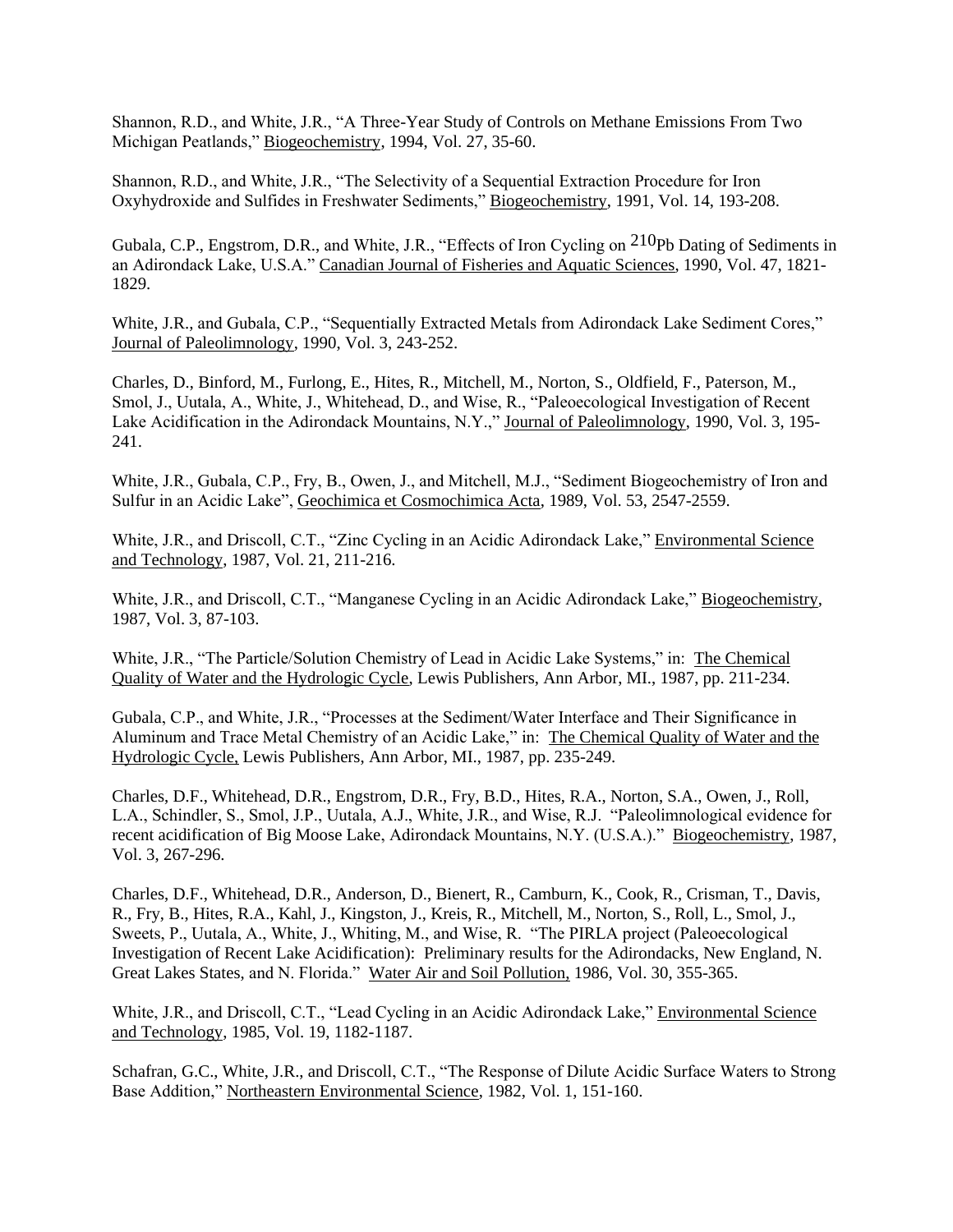Driscoll, C.T., White, J.R., Schafran, G.C., and Rendall, J.D., Calcium Carbonate Neutralization of Acidified Surface Waters in the Adirondack Region of New York State," Journal of Environmental Engineering, 1982, Vol. 108, 1128-1145.

### **Published Proceedings, Abstracts and Conference Papers**

Mushinski, R. M., Raff, J. D., Phillips, R., Payne, Z., Pusede, S., Rusch, D., White, J. R. "A microbiological perspective on forest soil emissions of nitrogen oxides in a changing world" Abstract, American Geophysical Union, #A32D-02, December 2019.

Mushinsk, RM, Phillips, RP, Payne, ZC, Abney, RB, Jo, I, Fei, S, Pusede, SE, White, JR, Rusch, DB, Raff, JD. "Microbial mechanisms and ecosystem flux estimation for aerobic NOy emissions from deciduous forest soils." Abstracts, 2018-2019 SSSA International Soils Meeting.

Cadieux, S.B., Schütte, U.M.E, White, J. R., and Pratt, L.M. "Understanding extreme isotope enrichment caused by methane oxidation," Geological Society of America Annual Meeting, Indianapolis, IN, November 2018.

Schütte, U.M.E., Henning, J.A., Ye, Y., Bowling, A., Ford, J., Turetsky, M., Waldrop, M., White, J.R., and Bever, J.D., "Effect of permafrost thaw on plant and soil fungal community in the boreal forest: Does fungal community change mediate plant productivity response?," American Society for Microbiology Branch Meeting, Anchorage, AK, October 2017.

White, J.R., "The effect of warm summer 2012 on seasonal and annual methane dynamics in adjacent small lakes on the ice-free margin of Greenland," American Geophysical Union Annual Meeting, December 2015.

Thompson, H., Stern, J., Graham, H., Pratt, L., and White, J.R., "Flux chamber measurements of methane emissions and stable isotope composition from an Arctic wetland using field-deployed real-time CRDS vs lab measurements," American Geophysical Union Annual Meeting, December 2014.

Cadieux, S. B., Schütte, U., White, J. R., Young, S. A., Pratt, L. M., "Phototrophic purple sulfur bacteria in a dimictic Arctic lake under ice cover," Midwestern Geobiology Meeting, Chicago IL, September 2014.

Goldman, A. E., Cadieux, S. B., White, J. R., Pratt, L. M., "High-resolution passive sampling in Arctic lakes allows detailed analysis of dissolved methane concentration and isotopic composition," Joint Aquatic Sciences Meeting, May 2014.

White, J.R., Cadieux, S.B., Schütte, U., Young, S.A., Peng, Y., Pratt, L.M., "Phototrophic purple sulfur bacteria in a dilute dimictic arctic lake under ice cover," Joint Aquatic Sciences Meeting, May 2014.

Cadieux, S.B., Goldman, A. E., White, J.R., Young, S.A., Peng, Y., Pratt, L.M., "Seasonal and spatial variations in cycling of dissolved methane from small Greenlandic lakes: Implications for emissions," Joint Aquatic Sciences Meeting, May 2014.

Colcord, D. E., Cadieux, S. B., Brassell, S. C., Castañeda, I. S., Pratt, L. M., White, J. R., "Assessment of GDGTs as paleotemperature proxies in a series of lacustrine sediments from southwestern Greenland. GDGT-Based Proxies Workshop: State of the Art and Future Directions, Texel, the Netherlands, April 2014.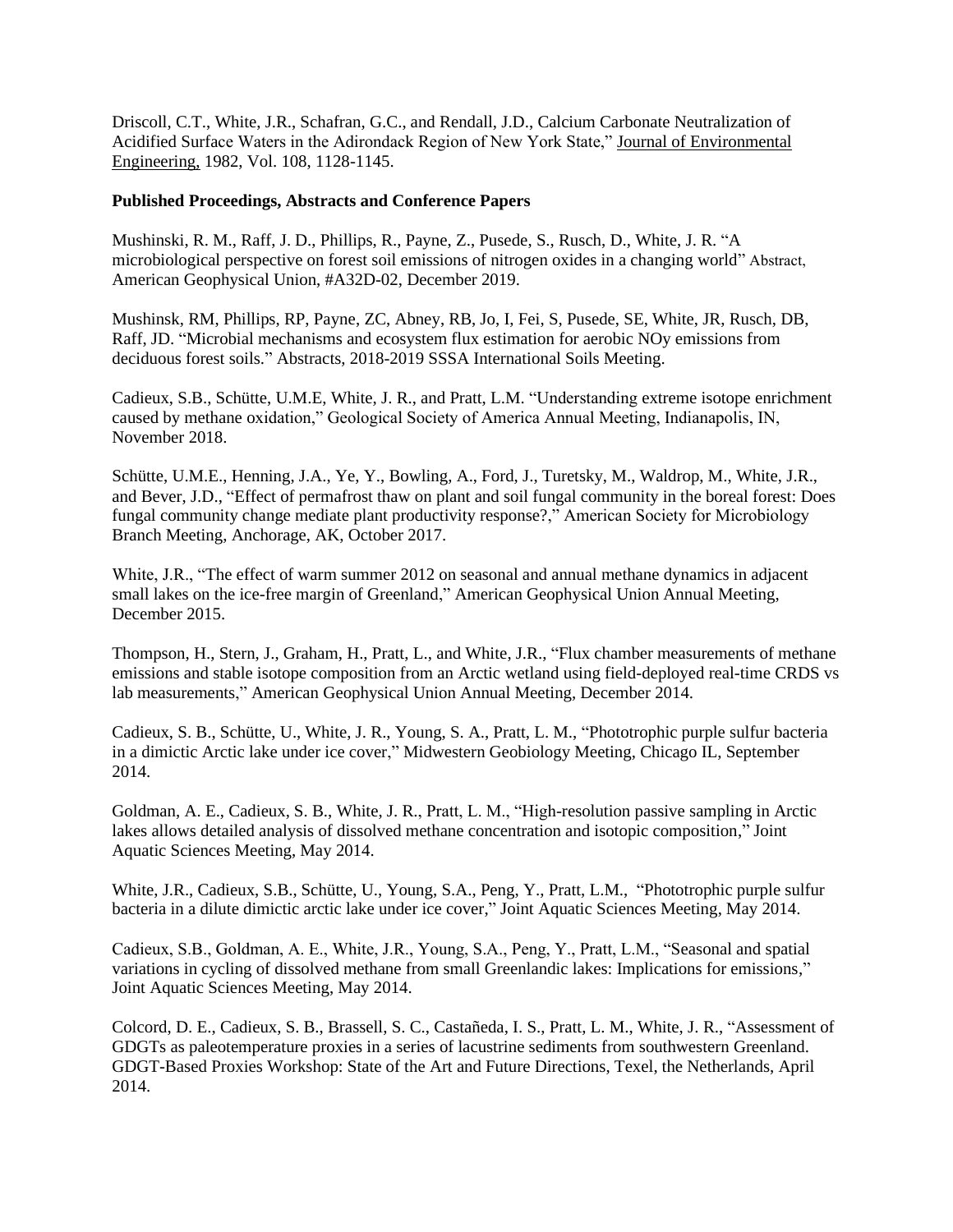Cadieux, S. B., Goldman, A. E., Young, S. E., Peng, Y., Pratt, L. M., White, J. R., " Methane dynamics and microbial communities in small, seasonally ice-covered Arctic lakes in western Greenland: insights into early pluvial periods." Lunar and Planetary Science Conference, The Woodlands TX, March 2014.

Young, S.A., Cadieux, S.B., Peng, Y., Pratt, L.M., White, J.R., "Sulfur cycling within a small artic lake in western Greenland: potential insights into early pluvial periods on Mars, Geological Society of America Conference, 2014.

Chen, Y., Tang, Y., Lehmann, K. K., Lacrampe-Couloume, G., Sherwood-Lollar, B., Mahaffy, P., White, J.R., Cadieux, S. B., Goldman, A.E., Pratt, L.M., Onstott, T.C. "Analyzing the δ<sup>2</sup>H of atmospheric CH<sup>4</sup> in the field with a NIR-CRDS coupled to a cryogenic pre-concentrator," American Geophysical Union Annual Meeting, December 2013.

Cadieux, S.B., Schütte, U., White, J.R., Young, S.A., Pratt, L.M., "Carbon and hydrogen isotopic systematics of dissolved methane in small seasonally ice-covered lakes near the margin of the Greenland ice sheet," American Geophysical Union Annual Meeting, December 2013.

Goldman, A. E., Cadieux, S. B., White, J. R., Pratt, L. M., "High-resolution passive sampling of methane in the water column of lakes in Greenland," American Geophysical Union Annual Meeting, December 2013.

Peng, Y., Pratt, L.M., Young, S.A., Cadieux, S.B., and J.R. White. "The origin of jarosite associated with a gossan on Archean gneiss in Southwest Greenland," American Geophysical Union Annual Meeting, December 2013.

Colcord, D.E., Cadieux, S.B., Brassell, S.C., Castañeda, I.S., Pratt, L.M., White, J.R. "Assessment of GDGTs as paleotemperature proxies in a series of lacustrine sediments from southwestern Greenland," American Geophysical Union Annual Meeting, December 2013.

Chen, Y., Tang, Y., Lehmann, K.K., Lacrampe Couloume, G., Sherwood Lollar, B., Mahaffy, P.R., White, J.R., Cadieux, S.B., Goldman, A.E., Pratt, L.M., Onstott, T.C., "Analyzing the δ<sup>2</sup>H of atmospheric CH<sup>4</sup> in the field with a NIR-CRDS coupled to a cryogenic pre-concentrator." American Geophysical Union Annual Meeting, December 2013.

Young, S.A., Cadieux, S.B., Peng, Y., Pratt, L.M., White, J.R., "Sulfur cycling within a small arctic lake in Western Greenland: Potential insights into early pluvial periods on Mars." Geological Society of America Conference, 2013.

Cadieux, S. B., Young, S. A., White, J. R., Peng, Y., Pratt, L. M., "Isotopic evidence for anaerobic oxidation of methane in a small, ice covered arctic lake," Midwestern Geobiology Symposium, 2013.

Goldman, A. E., Cadieux, S. B., White, J.R., Pratt, L. M., "Passive sampling of dissolved methane though the water column in a Greenlandic lake: understanding lacustrine methane dynamics at half-meter scales" Midwestern Geobiology Symposium, 2013.

Pratt, L. M., Peng, Y., Cadieux, S. B., Young, S. A., and J.R. White. "Small lakes at the ice-free margin of western Greenland as Mars analogs to evaluate methane dynamics," Lunar and Planetary Institute, Co. 1738, p 4025, August, 2013.

Cadieux, S. B., Pratt, L. M., and J.R. White. "Methane cycling in small, thermokarst lakes in Southwestern Greenland as an analog for Early, Wet Mars," Lunar and Planetary Science Conference, The Woodlands, Texas, March, 2013.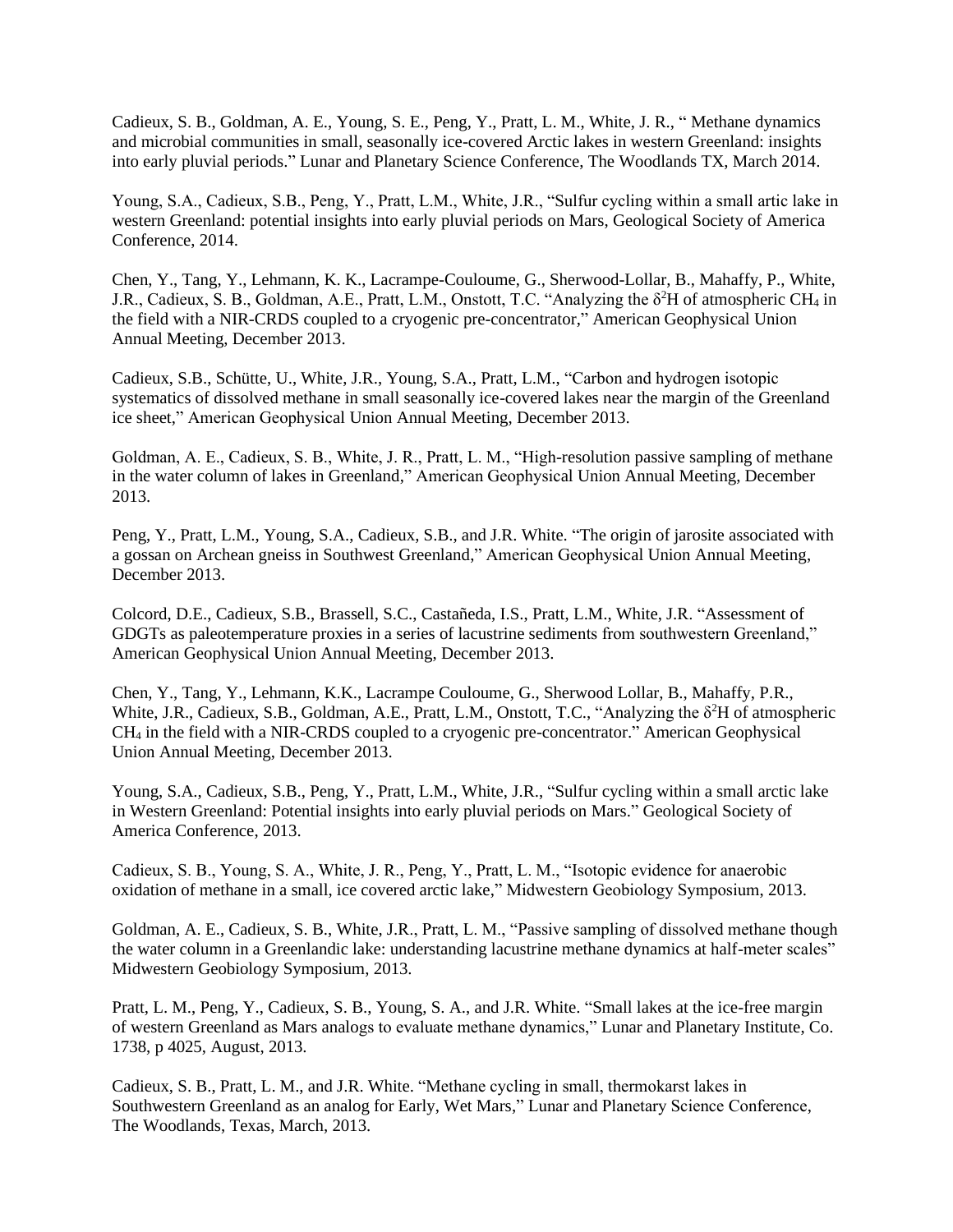White, J.R., Webster, K.D., and L.M. Pratt. "Methane Concentration Gradients Associated with Small, Thermokarst Lake on the Ice-Free Margin of Western Greenland," Lunar and Planetary Science Conference, The Woodlands, Texas, March, 2013.

Cadieux, S.B., J.R. White, L.M. Pratt, Peng, Y. and S.A. Young. "Carbon and hydrogen isotopic systematics of dissolved methane in small seasonally ice-covered lakes near the margin of the Greenland ice sheet," American Geophysical Union Annual Meeting, San Francisco, December, B33K-0614, 2013.

Cadieux, S.B., J.R. White, L.M. Pratt, and S.A. Young. "Marked variation in aqueous chemistry, and methane concentrations in small thermokarst lakes in western Greenland," American Geophysical Union Annual Meeting, San Francisco, December, 2012.

Webster, K.D., J.R. White, S. Young, and L.M. Pratt. "Methane gradients associated with a small, deep lake on the ice-free margin of western Greenland," American Geophysical Union Annual Meeting, San Francisco, December, 2012.

Cadieux, S.B., J.R. White, L.M. Pratt, and S.A. Young. "Marked variation in aqueous chemistry, methane concentrations, and sulfur cycling in small thermokarst lakes in western Greenland," Midwest Geobiology Symposium, St. Louis, September, 2012.

Cadieux, S.B., J.A. Rebholz, S.A. Young, L.M. Pratt, and J.R. White. "Sulfur Cycling in small Greenland Lakes as an Analog for Cold, Icy, Planetary Bodies," Astrobiology Graduate Conference, Los Angeles, August, 2012.

Zacny, K., J.R. White, and L.M. Pratt. "Shallow-Borehole Array For Measuring Greenland Emission of Trace Gases as an Analogue for Methane on Mars (GETGAMM)," Concepts and Approaches for Mars Exploration, Lunar and Planetary Institute, Houston, Texas, June, 2012.

Webster, K.D., J.A. Rebholz, J.R. White, B.J. Douglas, and L.M. Pratt. "Using Open-Path Laser Measurement of Atmospheric Methane Concentration Along a Major Shear Zone in Western Greenland as an Analogue for Exploration on Mars," 43rd Lunar and Planetary Science Conference, The Woodlands, Texas, March, 2012.

Bridgham, S.D., Pastor, J., Weltzin, J.F., White, J.R., Shannon, R.D., Dewey, B. and Keller, J.K. "The Long-term Response of Peatlands to Experimental Warming and Water Table Manipulation," Ecological Society of America, Annual Meeting, Albuquerque, New Mexico, August, 2009.

Bridgham, S.D., Pastor, J., White, J.R., Weltzin, J.F., Shannon, R.D. "An Experimental Test of Nine Climate Change Scenarios on Trace Gas and Carbon Dynamics in a Minnesota Bog and Fen Over Eight Years," Soil Science Society of America, 2008.

Tang, J., Zhuang, Q., White, J.R., Shannon, R.D. "Assessing the role of different wetland methane emission pathways with a biogeochemistry model," *Eos Trans. AGU, 89*, Fall Meet. Suppl., Abstract B B33B-0424, 2008.

White, J.R., Shannon, R.D., Bridgham, S.D. Weltzin, J.F., and Pastor, J. "Effects of Soil Warming and Drying on Methane Cycling in Northern Peatlands." *Eos Trans. AGU, 88*(52), Fall Meet. Suppl., Abstract B53A-0926, 2007.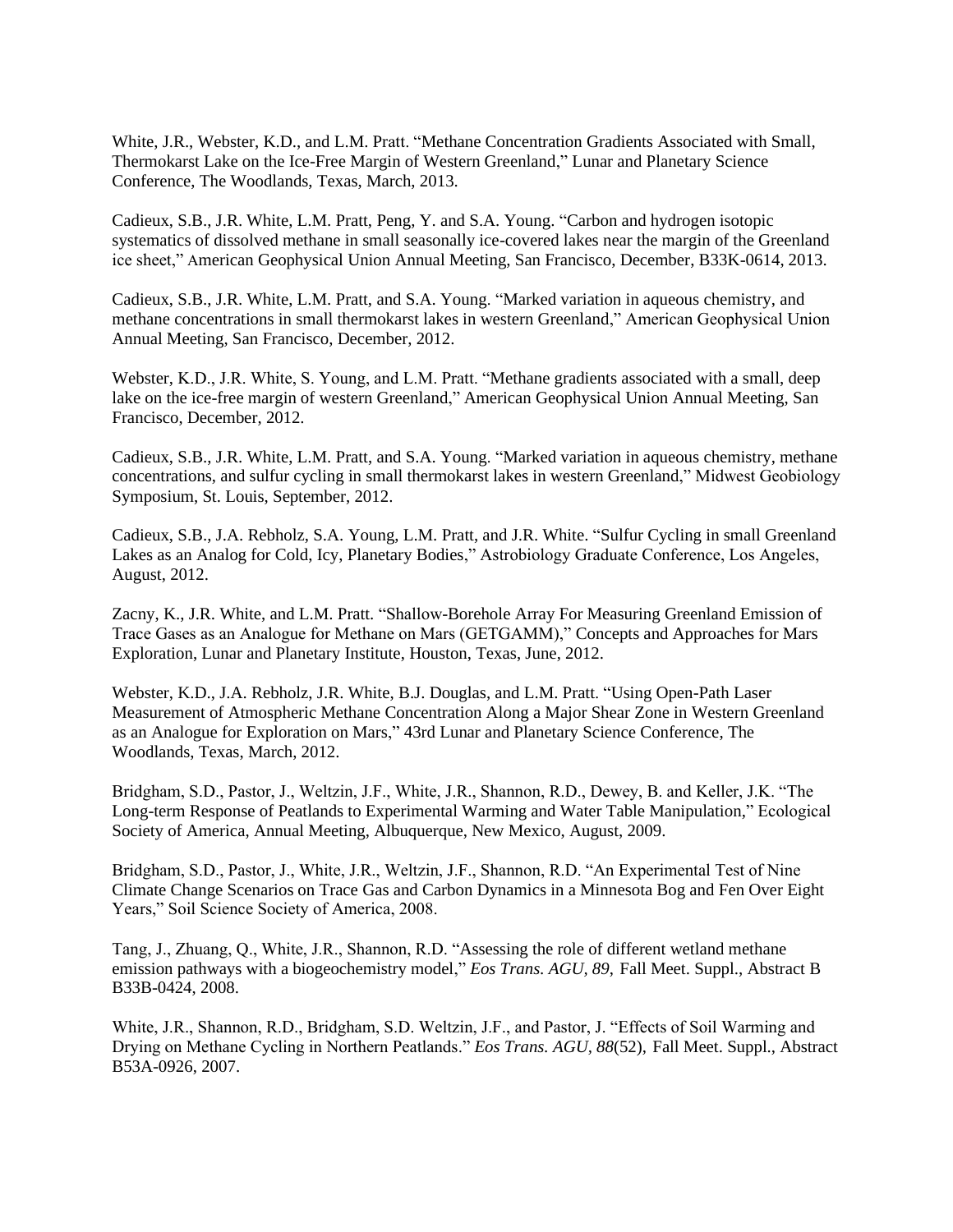Bridgham, S.D., Keller, J., and White, J.R. "The Net Effects of Perturbed Temperature and Water Table Depth on Radiative Forcing in Northern Peatlands." INTECOL VII International Wetlands Conference, Utrecht, Netherlands, July, 2004.

White, J.R., Shannon, R.D., Bridgham, S.D. and Pastor, J. "Effects of Climate Change and Plant Community Composition on Methane Cycling in Boreal Peatlands," INTECOL VI International Wetland Conference, Québec City, August 2000.

Berryman, A.M., Krull, E.S., Elswick, E.R. and White, J.R. "Down Profile Distribution of Major Cations, Anions, and  $\delta^{34}S$  in a Michigan Peat Bog and Implications for Methane Cycling in Peatlands," Geological Society of America Regional Meeting, Indianapolis, IN, April 2000.

Krull, E.S. and White, J.R. "Organic Geochemical Characterization of Recent Decomposition in a Michigan Peat Bog," Quaternary Studies Meeting, Australian National University, February 2000.

White, J.R., Shannon, R.D. and Avery, B. "Isotopic Evidence of Seasonal Changes in the Pathway of Methane Formation in Peatlands," International Association of Theoretical and Applied Limnology (SIL), Dublin, Ireland, August 1998.

White, J.R., Shannon, R.D. and Avery, B. "Isotopic Evidence of Seasonal Changes in the Pathway of Methane Formation in Peatlands," Annual Meeting of the American Society of Limnology and Oceanography, Santa Fe, New Mexico, February 1997.

White, J.R. and Shannon, R.D. "Temporal and Spatial Variations in DOC and Acid-Base Chemistry in Peatland Porewaters," Annual Meeting of the American Society of Limnology and Oceanography, Reno, Nevada, June 1995.

White, J.R. and Shannon, R.D. "Spatial and Temporal Variations in Organic Carbon Substrates Regulating Methanogenesis in Two Michigan Peatlands," Joint Meeting of the American Society for Limnology and Oceanography and of the Society of Wetland Scientists, Edmonton, Alberta, Canada, June 1993.

Shannon, R.D and White, J.R. "Mechanisms Controlling Methane Emissions in Two Michigan Peatlands," Joint Meeting of the American Society for Limnology and Oceanography and of the Society of Wetland Scientists, Edmonton, Alberta, Canada, June 1993

White, J.R. and Shannon, R.D. "Methane Biogeochemistry in Two Michigan Peatlands," accepted for the Annual Meeting of the American Society for Limnology and Oceanography, Santa Fe, NM, February 1992.

White, J.R. and Shannon, R.D. "Temporal and Spatial Variability in the Cycling of Methane in Two Michigan Peatlands," 1st Annual Conference on Methane in the Atmosphere, National Institute for Global Environmental Change, Huntington Beach, CA, January 1992.

Shannon, R.D., and White, J.R., "Spatial and Temporal Variations in Methane Cycling in Bog Ecosystems," American Chemical Society International Symposium on Environmental Chemistry of Lakes and Reservoirs, April 1991.

Shannon, R.D., and White, J.R., "Methane Cycling in Two Michigan Peat Bogs" Symposium on Biogeochemistry of Wetlands, at the Laboratory for Wetland Soils and Sediments, Louisiana State University, February 1991.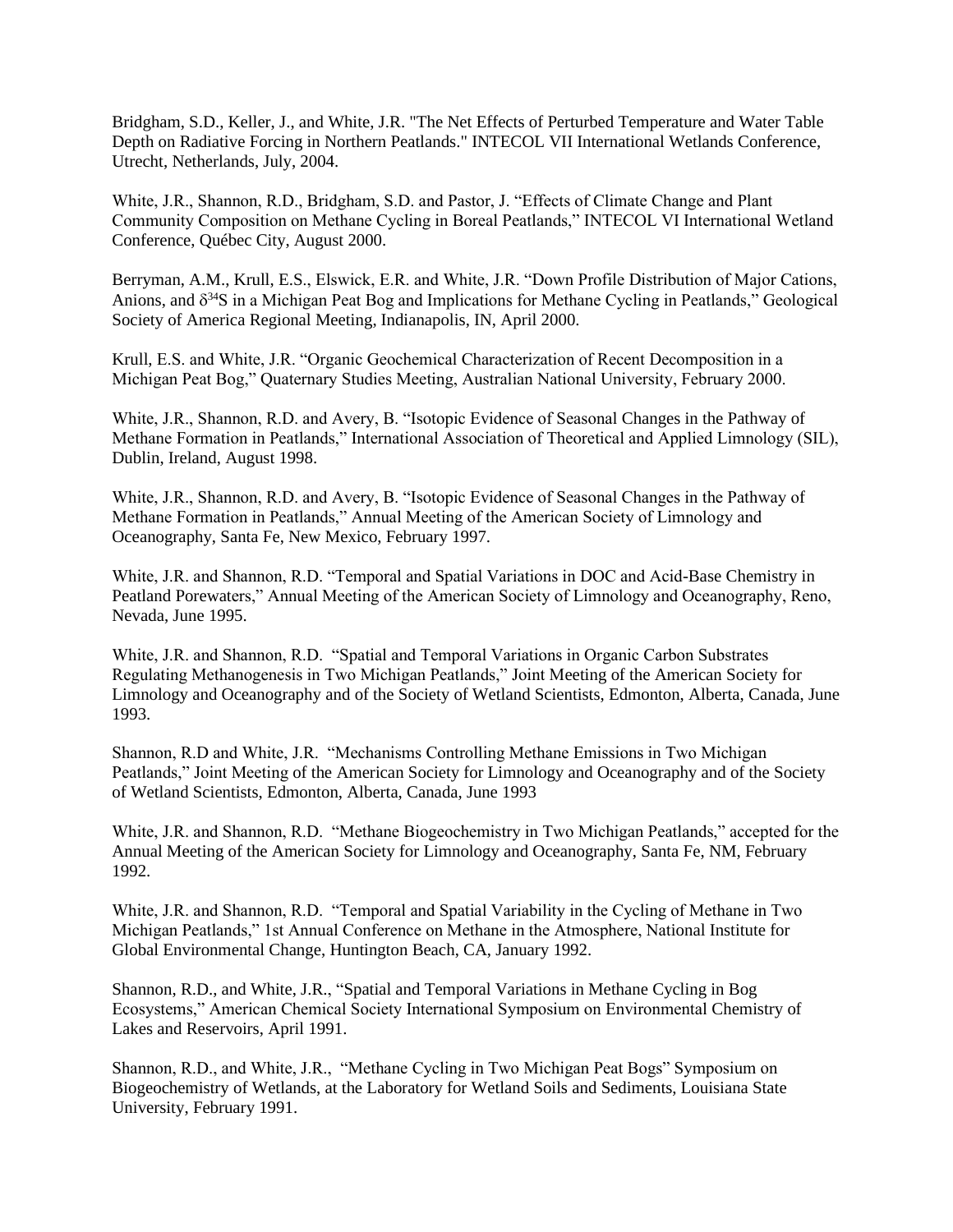Gilmour, B., and White, J.R., "The Role of Emergent Plants in the Cycling of Methane in Bog Ecosystems," the Midwest Environmental Chemistry Workshop, Gray Freshwater Biological Institute, October 1991.

Shannon, R.D., and White, J.R., "Temporal and Spatial Variability in the Cycling of Methane in Bog Ecosystems," the Midwest Environmental Chemistry Workshop, Gray Freshwater Biological Institute, October 1991.

Shannon, R.D., and White, J.R., "The Selectivity of a Sequential Extraction Procedure for Iron Oxyhydroxide and Sulfides in Freshwater Sediments," the Midwest Environmental Chemistry Workshop, University of Illinois, October 1990.

White, J.R., "Chemical Speciation as a Means of Identifying Artifacts in the Sediment Record of Trace Metals," International Conference on Trace Metals in Lakes, McMaster University, Hamilton, Ontario (August, 1988), pp. 79.

White, J.R., and Gubala, C.P., "The Importance of DOC and Oxide Cycling to the Fate and Transport of Trace Metals in Acidic Lakes," in Heavy Metals in the Environment, Lindberg, S.E. and Hutchinson, T.C., Eds. CEP Consultants, Edinburgh, UK, New Orleans (September, 1987), pp. 70.

Gubala, C.P., and White, J.R., "Spatial Variations of Fe and Mn Oxides in the Sediments of an Acidic Lake," in Heavy Metals in the Environment, Lindberg, S.E. and Hutchinson, T.C., Eds. CEP Consultants, Edinburgh, UK, New Orleans (September, 1987), pp. 194-196.

White, J.R., and Gubala, C.P., "Trace Metal Biogeochemical Cycling in Acidic Lakes: Processes at the Sediment/Water Interface," 70th Canadian Chemical Conference, Laval University, Quebec City, Canada (June, 1987).

Gubala, C.P., and White, J.R., "A Comparison of Iron and Aluminum Speciation from Atmospheric and Nitrogen Extruded Lake Sediments," 70th Canadian Chemical Conference, Laval University, Quebec City, Canada (June, 1987).

White, J.R., and Gubala, C.P., "The Role of Particle/Solution Chemistry in the Cycling of Lead in Acidic Lake Systems," American Chemical Society Abstracts, 8th Rocky Mountain Regional Meeting, Denver, Colorado (June, 1986).

Gubala, C.P., and White, J.R., "Processes at the Sediment/Water Interface and Their Significance in Trace Metal Chemistry of an Acidic Lake," American Chemical Society Abstracts, 8th Rocky Mountain Regional Meeting, Denver, Colorado (June, 1986).

Ford, J., and White, J.R., "Fractionated Sediment Chemistry as a Tool in Assessing Recent and Postglacial Acidification of Lakes and Upland Soils," American Quaternary Association, University of Illinois (June, 1986).

White, J.R., Driscoll, C.T., and Schafran, G.C., "Lead Cycling in an Acidic Adirondack Lake: Implications for Aquatic Biota," Symposium on Impacts of Acid Rain and Deposition on Aquatic Biological Systems, American Society for Testing and Materials, Philadelphia, 1985.

White, J.R., Schafran, G.C., and Driscoll, C.T., "The Response of Acidic Surface Waters to Strong-Base Addition," Proceedings of the Indiana Water Resources Association, June 1984, pp. 218-232.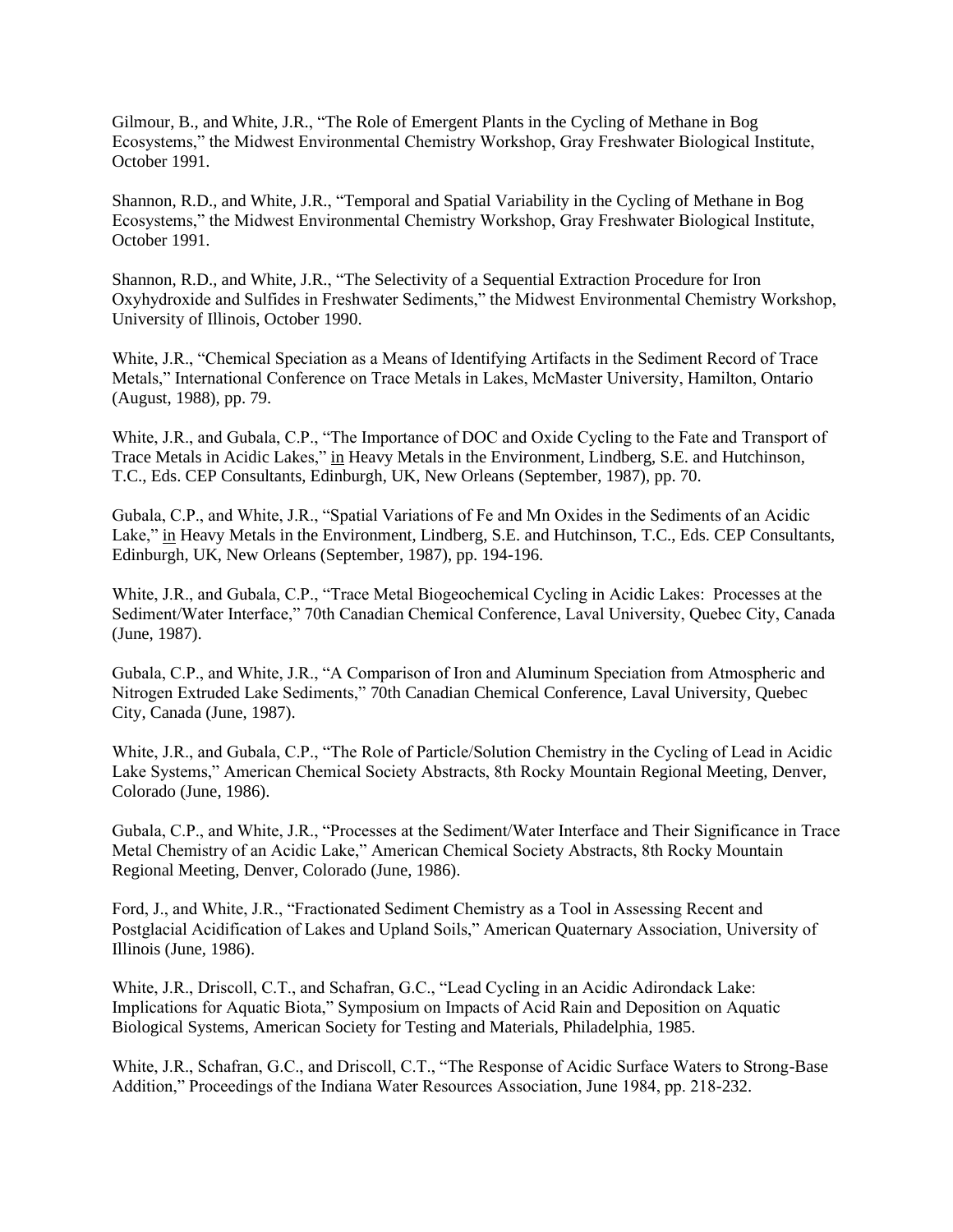White, J.R., Schafran, G.C., and Driscoll, C.T., "Lead Cycling in an Acidic Adirondack Lake," Proceedings from the 2nd New York State Symposium on Atmospheric Deposition, Albany, New York (October, 1983).

White, J.R., Schafran, G.C., Rendall, J.D., and Driscoll, C.T., "CaCO<sub>3</sub> Neutralization of Acidified Surface Waters," National Conference on Environmental Engineering, American Chemical Society, July 1981, pp. 681-688.

### **Final Reports, Monographs** (5)

White, J.R., "A Survey of Trace Metal Chemistry in Phase II Lakes of the National Lake Survey," Technical Report, Electric Power Research Institute, 1988.

White, J.R., "Sequential Chemical Extraction for Aluminum, Iron, and Trace Metal Content," Paleoecological Investigation of Recent Lake Acidification: Methods and Project Description, D.F. Charles and D.R. Whitehead, Eds, Interim Report, EPRI, November, 1986.

Dunning, J.D., White, J.R., and Randolph, J.C., "Development and Technological Assessment of Electrophoretic Technique for Reduction of Sulphur Content in Indiana Coal," Final Report, Corporation for Science and Technology, October, 1985.

Jones, W.W., MacDonald, A., White, J.R., Wilder, M.G., Willard, D.E., Ross, J.M., Rillo, T.J., and Robb, G., "Griffy Lake Long-Range Use and Management Plan," Final Report Prepared for Board of Parks and Recreation, Bloomington, IN. August 1984.

White, J.R. 1984. Trace Metal Cycling in a Dilute Acidic Lake System. Ph.D. Thesis, Syracuse University, Syracuse, NY.

#### **Invited Scholarly Addresses**

"Exploring the Inner Workings of Greenhouse Gases in Arctic Landscapes under Rapidly Warming Climate," Institute of Ecology and Evolution, University of Oregon, November 2018.

"Exploring the Inner Workings of Greenhouse Gases in Arctic Landscapes under Rapidly Warming Climate," Indiana University Distinguished Faculty Research Lecture, Bloomington, IN, April 2018.

"Innovative Studies of Methane Biogeochemistry at the Edge of the Greenland Ice Sheet," Institute of Ecology and Evolution, University of Oregon, May 2015.

"Evaluating Methane Dynamics in Lakes, Wetlands and Soils at the Edge of the Greenland Ice Sheet as Mars Analogues," Marine Sciences Program Seminar Series, University of North Carolina Chapel Hill, NC, October 2013.

"Greenhouse Gases and Climate Feedbacks in Arctic Landscapes: A Key Unknown in Global Warming," Reunion Lecture Series, Gettysburg College, PA, June 2012.

"Climate Feedbacks and Greenhouse Gas Emissions in Northern Peatlands: Meltdown of the Great White North," Earth Day Lecture, Lawrence University, Appleton, WI, April 2009.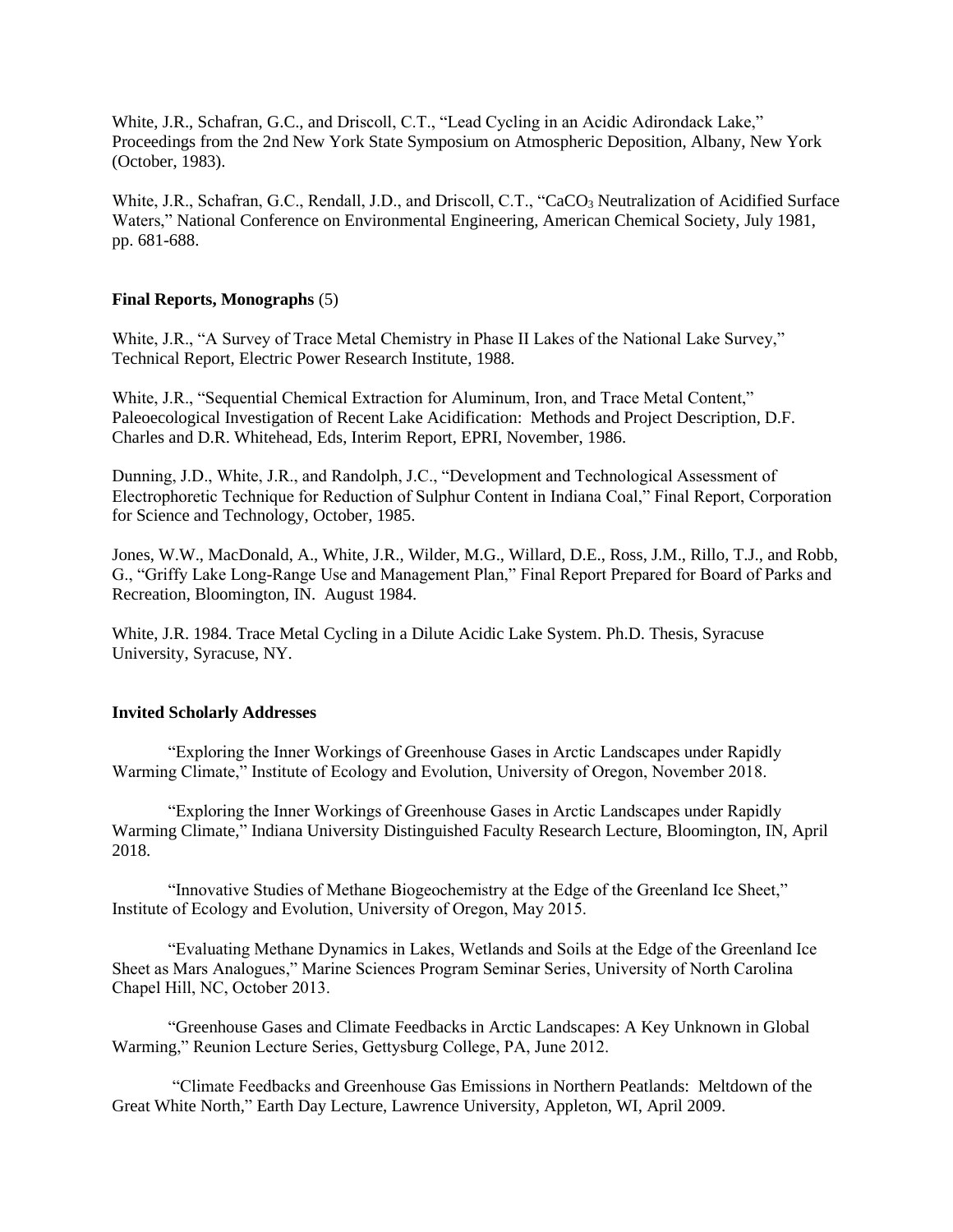"Effects of Soil Warming and Drying on Methane Cycling in Northern Peatlands," Fall Meeting, American Geophysical Union, San Francisco, December 2007.

"Effects of Soil Warming and Drying on Methane Cycling in Northern Peatlands," Earth and Atmospheric Science Seminar Series, Purdue University, November 2007.

"Potential Effects of Climate Forcing on Methane Cycling in Northern Peatlands: Stable Isotopic Evidence from Mesocosms and Natural Sites," Seventh Symposium on Biogeochemistry of Wetlands, Duke University, June 2001.

"Feedbacks Between Climate Change and Terminal Carbon Metabolism in Northern Peatland Ecosystems," Department of Geography Colloquium Series, Indiana University, Bloomington, November 2000.

"Effects of Climate Change and Plant Community Composition on Methane Cycling in Boreal Peatlands," INTECOL VI International Wetland Conference, Québec City, August 2000 (Keynote Address).

"Isotopic Evidence of Seasonal Changes in the Pathway of Methane Formation in Peatlands," International Association of Theoretical and Applied Limnology (SIL), Dublin, Ireland, August 1998. "Biogeochemical Cycling of Methane in Peatland Soils: Isotopic Evidence," Department of

Geological Sciences Colloquium, Indiana University, Bloomington, September 1997.

"Biogeochemistry of Methane in Peatland Soils: Isotopic Evidence," Department of Geology Colloquium, Indiana University - Purdue University, Indianapolis, November, 1996.

"Greenhouse Gases in Peatland Ecosystems: Biotic Controls," Seminar Series in Biological Sciences, University of Louisville, November 1994.

"The Cycling of Methane and Methanogenic Substrates in Peatland Ecosystems of the Northern Temperate Zone," Seminar Series in Marine and Earth Sciences, University of North Carolina, March, 1994.

"Temporal and Spatial Controls on Methane Emissions from Peatland Ecosystems," Oak Ridge Conference on Global Environmental Change, March 1994.

"Biogeochemical processes controlling the cycling of methane and organic acids in peatland soils," Department of Soil Sciences and Geology, Wageningen Agricultural University of the Netherlands, and the Royal Netherlands Academy of Arts and Sciences Institute of Ecology, Wageningen and Nieuwersluis, the Netherlands, October 1993.

"Biogeochemical Cycling of Iron and Sulfur in Acidic Lakes Systems," Research Colloquium Series, Department of Geology, Indiana University, January 1990.

"Chemical Speciation as a Means of Identifying Artifacts in the Sediment Record of Trace Metals," International Conference on Trace Metals in Lakes, National Water Research Institute, Burlington, Ontario, Canada, August, 1988.

"Trace Metal Biogeochemical Cycling in Acidic Lakes: Processes at the Sediment/Water Interface," Canadian Chemical Conference, Symposium on Trace Metal Speciation, Laval University, Quebec City, Canada, June, 1987.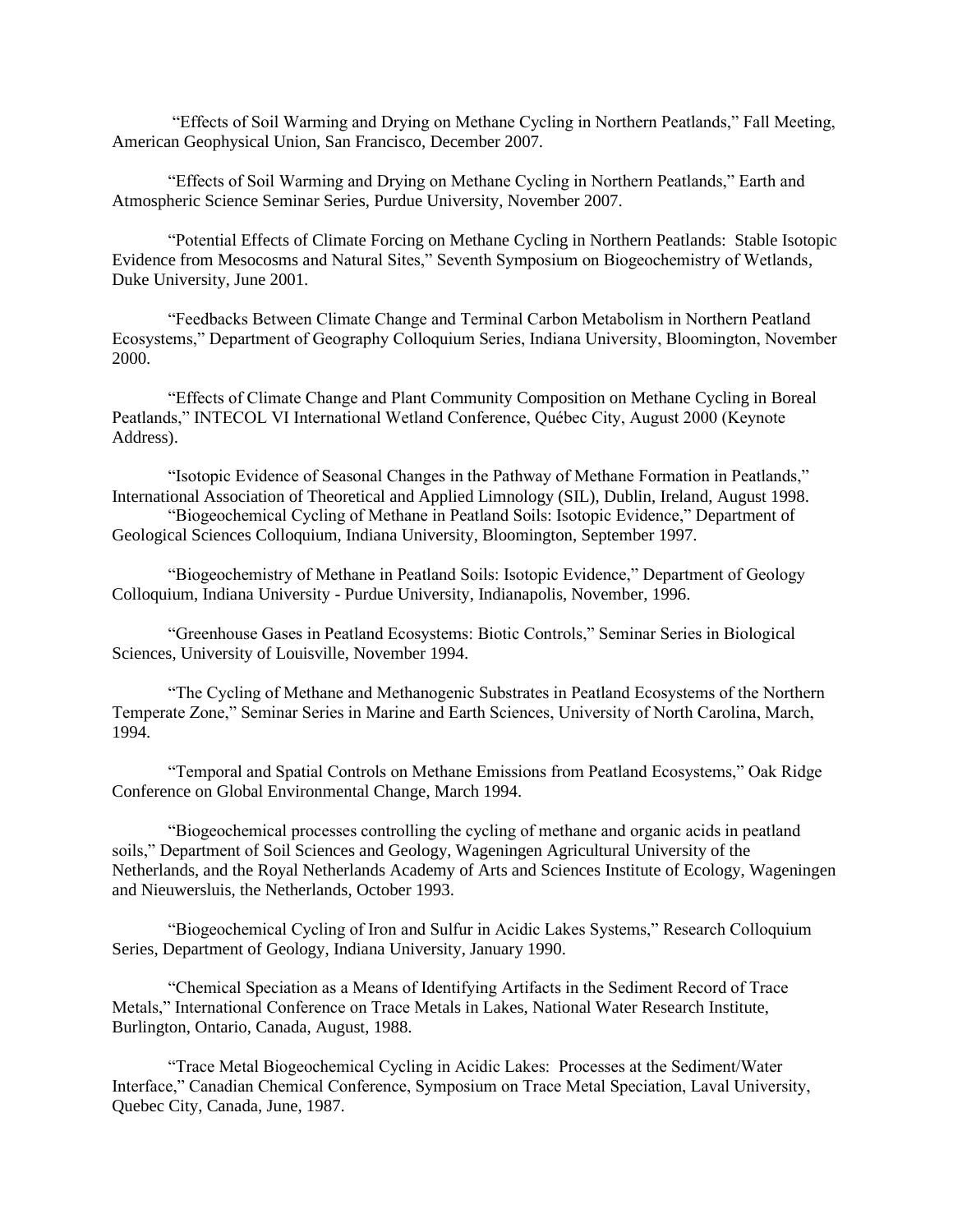"Trace Metal Transport and Deposition in Lake Sediments: The Role of DOC and Iron Oxides," Marine Biological Laboratory Seminar Series, Woods Hole Oceanographic Institute, October 1986.

"In-Lake Processes Affecting the Cycling of Trace Metals in Dilute Acidic Systems," Invited Lecture, Department of Botany, University of Toronto, October 1986.

"Trace Metal Chemistry and Transport in Acidic Lakes: The Role of Sediment/Water Interfaces," Institute for Environmental Studies, Acid Precipitation Lecture Series, University of Toronto, October 1986.

"An Analysis of Aluminum Chemistry in Lakes of the Eastern United States," Exploratory Analysis Workshop, U.S. EPA, Tucson, Arizona, February, 1986.

"Manganese Cycling in an Acidic Adirondack Lake," Regionalization of Integrated Lake Watershed Acidification Study (RILWAS) Meeting, Colgate University, NY, May, 1985.

"Sequential Chemical Extraction of Lake Sediments to Determine Metal Speciation," Indiana University Research Expo `85, Acid Precipitation Session, April 1985.

"Chemical Neutralization of Acid Lakes: Technical Certainties and Uncertainties." Indiana Energy Symposium, Purdue University, IN, October 3-4, 1983.

#### **RECENT RESEARCH GRANTS**

"An Evaluation of the Effects of Stream Restoration on the Benthic and Hyporheic Environments of the Fawn River, IN," Fawn River Restoration and Conservation Charitable Trust, Nov 2011-Dec 2015, \$164,000; Principal Investigators, Jeffrey R. White, Todd V. Royer, Indiana University.

"Shallow-Borehole Array for Measuring Greenland Emissions of Trace Gases as an Analogue for Methane on Mars," NASA Astrobiology, May 2011-May 2016, \$2,400,000; Principal Investigator, Lisa Pratt; Co-Principal Investigators, Jeffrey R. White, Indiana University, Alexander Pavlov & Paul Mahaffy, NASA Goddard Space Flight Center, Kris Zacny, Honeybee Robotics Ltd., Lance Christensen, Jet Propulsion Laboratory, Tullis Onstott, Princeton University.

"An Assessment of Biogenic Nitrous Acid Production in Soil Using Fluorescence In-Situ Hybridization (FISH) and Cavity-Enhanced Absorption Spectroscopy (CEAS)," FRSP, Indiana University, Sept 2011-Aug 2015, \$127,000; Principal Investigators, Jonathan D. Raff & Jeffrey R. White, Indiana University.

"Using Metagenomics and Traditional Ecological Approaches to Assess the Effects of Mycorrhizal Fungal Community Dynamics on Plant Productivity in Warming Boreal Peatlands in Alaska," Indiana University, Jan 2011-Dec 2015, \$78,314; Principal Investigator, Jim Bever; Co-Principal Investigators, Jeffrey R. White, Ursel Schütte, Haixu Tang, Indiana University.

"Quantitative Characterization of Bacterial Communities Regulating Acid Neutralization in an AMD Bioreactor at the Blackfoot Reclamation Site," Indiana Department of Natural Resources, July 2011-Dec 2015, \$102,000; Principal Investigator, Jeffrey R. White, Co-Principal Investigator, Ursel Schütte.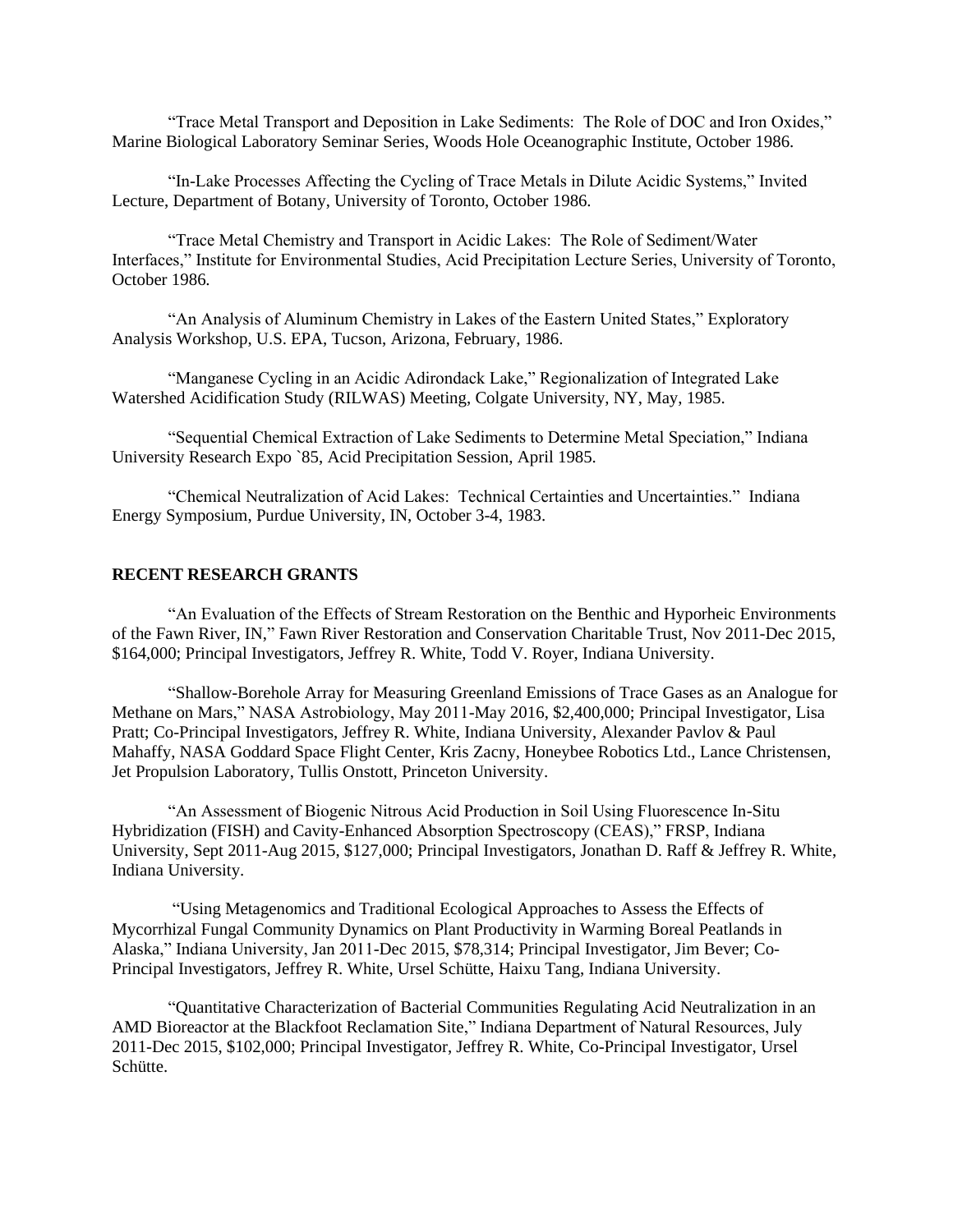#### **PAST RESEARCH GRANTS**

"Establishment of Sycamore Creek as a CRES Watershed Research Area," Indiana University, Jan 2009-June 2013, \$36,635; Principal Investigator, Jeffrey R. White; Co-Principal Investigators, Todd V. Royer, Flynn W. Picardal, Indiana University.

"Effects of Accelerated Sea Level Rise and Variable Freshwater River Discharge on Ecosystem Services of Freshwater Tidal Floodplain Forests," Department of Energy, Jan 2008-Dec 2011, \$343,000; Principal Investigator, Christopher Craft, Co-Principal Investigators: Jeffrey White, Craig Wayson, Indiana University.

"Ecosystem-Atmosphere Exchange of Carbon, Water and Energy Over a Mixed Deciduous Forest in the Midwest." Department of Energy, September 2008-August 2011, \$631,000; Principal Investigator, Hans Peter Schmid; Co-Principal Investigators: Danilo Dragoni, Sue Grimmond, J.C. Randolph, Jeffrey White, Indiana University.

"Acquisition of an Isotope Ratio Monitoring Mass Spectrometer for H, O, C, and N in Waters, Hydrous Minerals, Carbonates, and Organic Materials, and an Accelerated Solvent Extractor." National Science Foundation, May 2003-April204, \$195,000; Principal Investigator, Arndt Schimmelmann; Co-Principal Investigators: Peter Sauer, Jeffrey White, Lisa Pratt, Edward Ripley, Indiana University.

"Effects of Climate Change and Plant Community Composition on Methane Cycling in Peatlands," National Science Foundation, June 1998- May 2002, \$275,000; Co-principal Investigator, Robert D. Shannon, Penn State University.

"An Investigation of the Physical and Biogeochemical Processes Controlling Methane Emissions From Peatland Ecosystems," National Institute for Global Environmental Change, U.S. Department of Energy, Midwestern Regional Center, Indiana University, July 1993-June 1994, \$65,000; Co-principal Investigator, Robert D. Shannon, Indiana University.

"An Integrated Analysis of Amazonian Deforestation and Succession and Their Role in the Global Carbon Cycle," National Science Foundation, July 1993-June 1996, \$501,378; Principal Investigator, J.C. Randolph; Co-principal Investigators: Emilio Moran, Jeffrey White, and Jae Lee, Indiana University.

"Temporal and Spatial Variability of Methane Cycling in Wetland Ecosystems of the Northern Temperate Zone," National Institute for Global Environmental Change, U.S. Department of Energy, Midwestern Regional Center, Indiana University, July 1992-June 1993, \$149,000; Co-principal Investigator, Robert D. Shannon, Indiana University.

"The Influence of Climatic Change on the Long-term Hydrological and Biogeochemical Trajectories of North American Watershed-Lake Ecosystems," National Institute for Global Environmental Change, U.S. Department of Energy, Midwestern Regional Center, Indiana University, July 1992-June 1993, \$137,000; Co-principal investigators: Donald R. Whitehead and P. Roger Sweets, Indiana University.

"Temporal and Spatial Variability of Methane Cycling in Wetland Ecosystems of the Northern Temperate Zone," National Institute for Global Environmental Change, U.S. Department of Energy, Midwestern Regional Center, Indiana University, July 1991-June 1992, \$156,000.